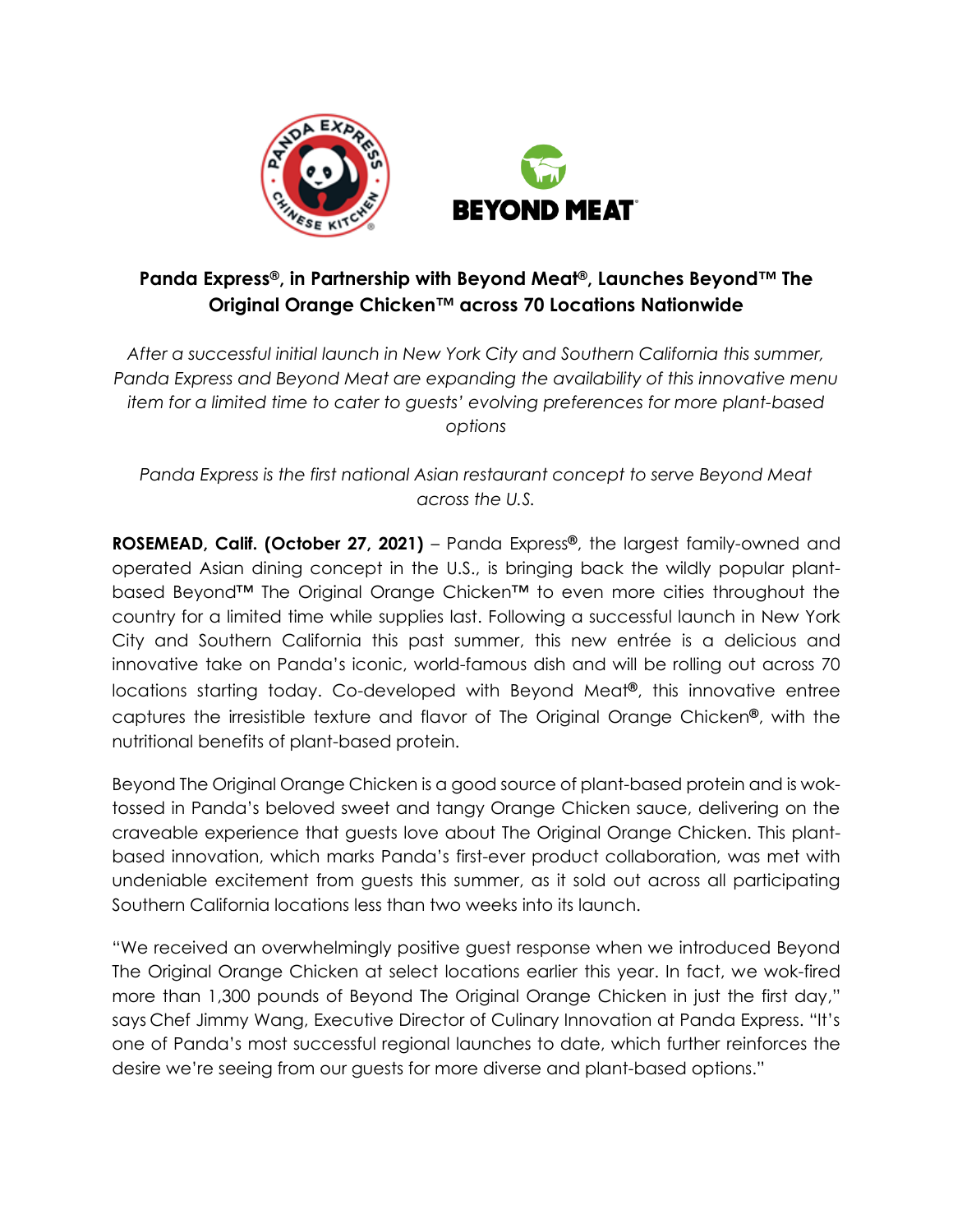"We're excited to expand Beyond The Original Orange Chicken to ten states across the U.S. as we work to increase accessibility to plant-based options at consumers' favorite restaurants," said Deanna Jurgens, Chief Growth Officer, Beyond Meat. "We're proud to be Panda's trusted partner in reenvisioning their iconic, best-selling dish and are confident that Beyond The Original Orange Chicken will continue delighting fans who are seeking great-tasting, and sustainable protein options."

As a trailblazer of American Chinese cuisine, Panda is always looking for innovative ways to create a flavorful variety of dishes that appeal to guests' evolving preferences and tastes and is the first national Asian restaurant concept to serve Beyond Meat. Other plant-based dishes on the menu include Eggplant Tofu, Super Greens, Chow Mein, Vegetable Spring Rolls and Steamed White and Brown Rice.

Starting October 27, 2021, Beyond The Original Orange Chicken will be available for a limited time at select locations in California, New York, Georgia, Illinois, Texas, Florida, Washington, Pennsylvania, Maryland, and Virginia. Visit [PandaExpress.com/BTOOC](https://www.pandaexpress.com/btooc) for the list of participating locations and the latest product details.

For more information on Panda Express and the Beyond The Original Orange Chicken dish, visit www.pandaexpress.com or follow Panda Express o[n](https://www.facebook.com/PandaExpress/) [Facebook,](https://www.facebook.com/PandaExpress/) [Twitter](https://twitter.com/pandaexpress) an[d](https://www.instagram.com/officialpandaexpress/?hl=en) [Instagram.](https://www.instagram.com/officialpandaexpress/?hl=en)

## **About Panda Express®**

On a mission to inspire better lives, Panda Express® is the largest Asian dining concept in the U.S. Family-owned and operated since 1983 by Co-Founders and Co-CEOs Andrew and Peggy Cherng, Panda Express is best known as a trailblazer for creating a wide variety of industry-first recipes, including its best seller the Original Orange Chicken® and awardwinning Honey Walnut Shrimp™, which have defined the category of authentic American Chinese cuisine. Each dish at Panda Express is thoughtfully crafted with quality ingredients and inspired by bold Chinese flavors and culinary principles. The restaurant brand has more than 2,200 locations and has introduced American Chinese cuisine to 12 international countries. Powered by this global family of associates, [Panda Cares](https://www.pandacares.org/)®, Panda's philanthropic arm, has raised more than \$260 million and dedicated countless volunteer hours in bettering the health and education for over 12 million youths, as well as supporting communities in need since 1999. In 2020, the organization established the Panda Cares Scholars Program to provide the necessary funding, academic support and leadership development to help high school and college students learn, lead and thrive towards a bright future. For more information about Panda, visit www.pandaexpress.com, or find us on Facebook, Twitter or Instagram.